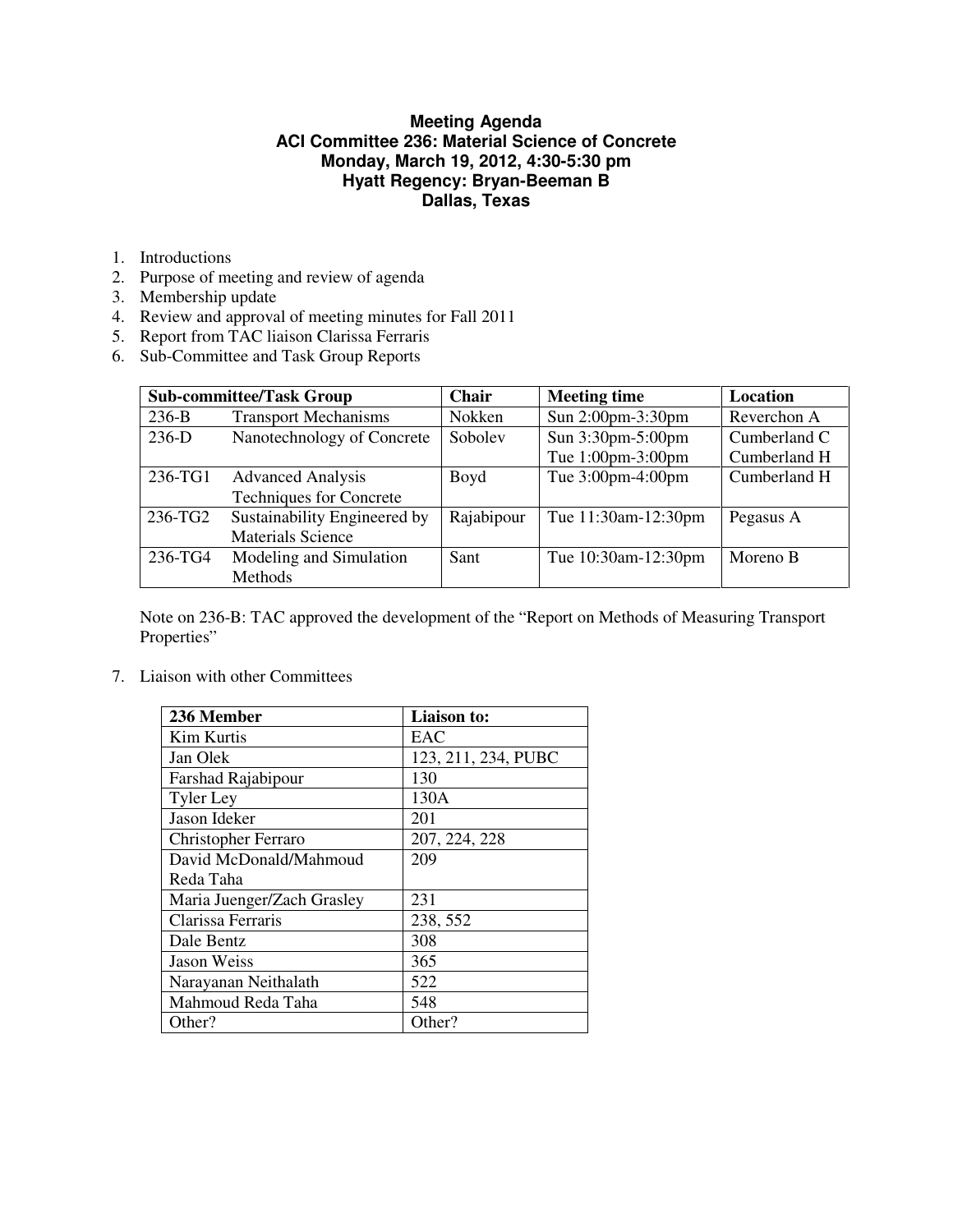8. Update on publications in *Concrete International*

Papers suggested but not (yet) submitted

- − Structural concrete with lightweight synthetic particles M. D'Ambrosia
- − Fly Ash T. Ley
- − Methods for testing concrete for permeability on site M. Basheer and M. Nokken
- − Calcium aluminate cements J. Ideker and C. Gosselin
- − Self-healing and bio-inspired materials Mondal and Ferron
- − Nanoparticles K. Kurtis and A. Jayapalan
- − Alternative cements from a materials science perspective M. Juenger
- − Alkali-activated slags S. Peethamparan and A. Radlinska
- 9. Sessions at this convention:
	- The Art of Thermal Mass Modeling for Energy Conservation in Buildings, Parts 1 & 2 L. Rowland, F. Rajabipour, and S. Szoke (with 122, Energy Efficiency of Concrete and Masonry Systems and 130, Sustainability of Concrete) Part 1: Monday, March 19, 1:30 PM – 3:30 PM, Reunion G Part 2: Monday, March 19, 4:00 PM – 6:00 PM, Reunion G
	- Early-Age Hydration Kinetics and Temperature Effects on Concrete Durability, Parts 1 &2: J. Biernacki, Z. Grasley, and G. Sant (with 231, Properties of Concrete at Early Ages) Part 1: Tuesday, March 20, 8:30 AM – 10:30AM, Reunion B Part 2: Tuesday, March 20, 1:30 PM – 3:30 PM, Reunion C
	- Recent Advances in ASR Test Methods and Understanding Mitigation Mechanisms, Parts 1 &2: J. Ideker, A. Mukhopadhyay, and F. Rajabipour (with 201, Durability of Concrete) Part1: Tuesday, March 20, 1:30 PM – 3:30 PM, Reunion G Part 2: Tuesday, March 20, 4:00 PM – 6:00 PM, Reunion G

Virtual Testing in the Cement Plant W. Vichit-Vadakan, P. Sahachaiyunta, J. Bullard Wednesday, March 21, 2:00 PM – 5:00 PM, Pegasus B

## 10. Future sessions:

## Fall 2012 – Toronto – Forming our Future

## **(Sessions with preliminary approval – final session form must be submitted by Friday, 3/16)**

- Teaching Sustainability to Current and Future Engineers Rajabipour and Rowland (130G)
- Nano-based Cementitious and Polymeric Composites for Construction, Parts  $1 \& 2$  Taha
- Self-Healing and Bio-Mimetic Materials Mondal and Wang
- Green Cements

## Spring 2013 – Minneapolis - Responsibility in Concrete

## **(Sessions with preliminary approval)**

- Green Cement Technology (Neithalath and Obla with 232)

## Fall 2013 – Phoenix: Innovation in Conservation

- Cementitious Materials for Waste Containment (Kurtis, Sanchez, Juenger with Cozzi)